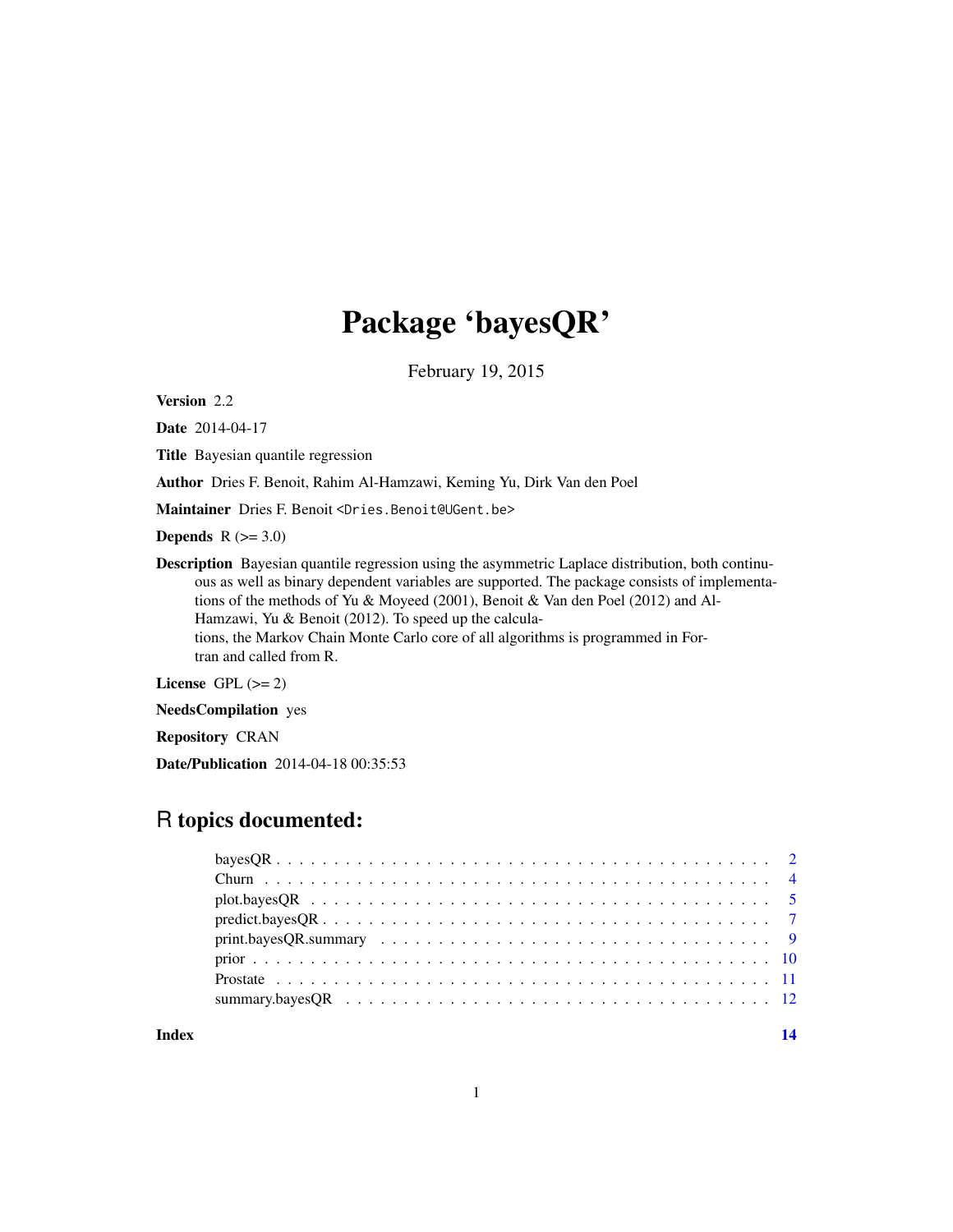<span id="page-1-0"></span>

#### Description

bayesQR implements a Bayesian method for estimating quantile regression models (see references). To improve the speed of the routine, the Markov Chain Monte Carlo (MCMC) part of the algorithm is programmed in Fortran and is called from within the R function bayesQR.

#### Usage

```
bayesQR(formula, data, quantile, alasso, ndraw, keep, prior)
```
#### Arguments

| formula  | a symbolic description of the model to be fit.                                             |
|----------|--------------------------------------------------------------------------------------------|
| data     | an optional data frame containing the variables in the model.                              |
| quantile | numerical scalar or vector containing quantile(s) of interest (default= $0.5$ ).           |
| alasso   | logical flag for adaptive lasso variable selection (default=FALSE).                        |
| ndraw    | number of MCMC draws.                                                                      |
| keep     | thinning parameter, i.e. keep every keepth draw (default=1).                               |
| prior    | an S3 object of class "prior". If omitted, a diffuse prior will be assumed (see<br>prior). |

#### Details

The function bayesQR can estimate four types of models, depending on whether the dependent variable is continuous or binary and whether adaptive lasso variable selection is used.

• Continuous dependent variable without adaptive lasso variable selection:

|         | Model: $y = Xbeta + e$                            |
|---------|---------------------------------------------------|
|         | $e \sim ALD(location=0, scale=sigma, quantile=p)$ |
| Priors: | $beta \sim N(beta0, V0)$                          |
|         | $sigma \sim invGamma(shape 0, scale 0)$           |

• Continuous dependent variable with adaptive lasso variable selection:

|         | Model: $y = Xbeta + e$                                                          |
|---------|---------------------------------------------------------------------------------|
|         | $e \sim ALD (location=0, scale=sigma, quantile=p)$                              |
| Priors: | beta ~ ALD(location=0, scale=sigma/lambda, $p=0.5$ )                            |
|         | sigma ~ InvGamma(shape=sigma_shape, scale=sigma_scale)                          |
|         | $(lambda/sigma)^{\wedge}2 \sim Gamma(shape = etasq_shape, scale = etasq_scale)$ |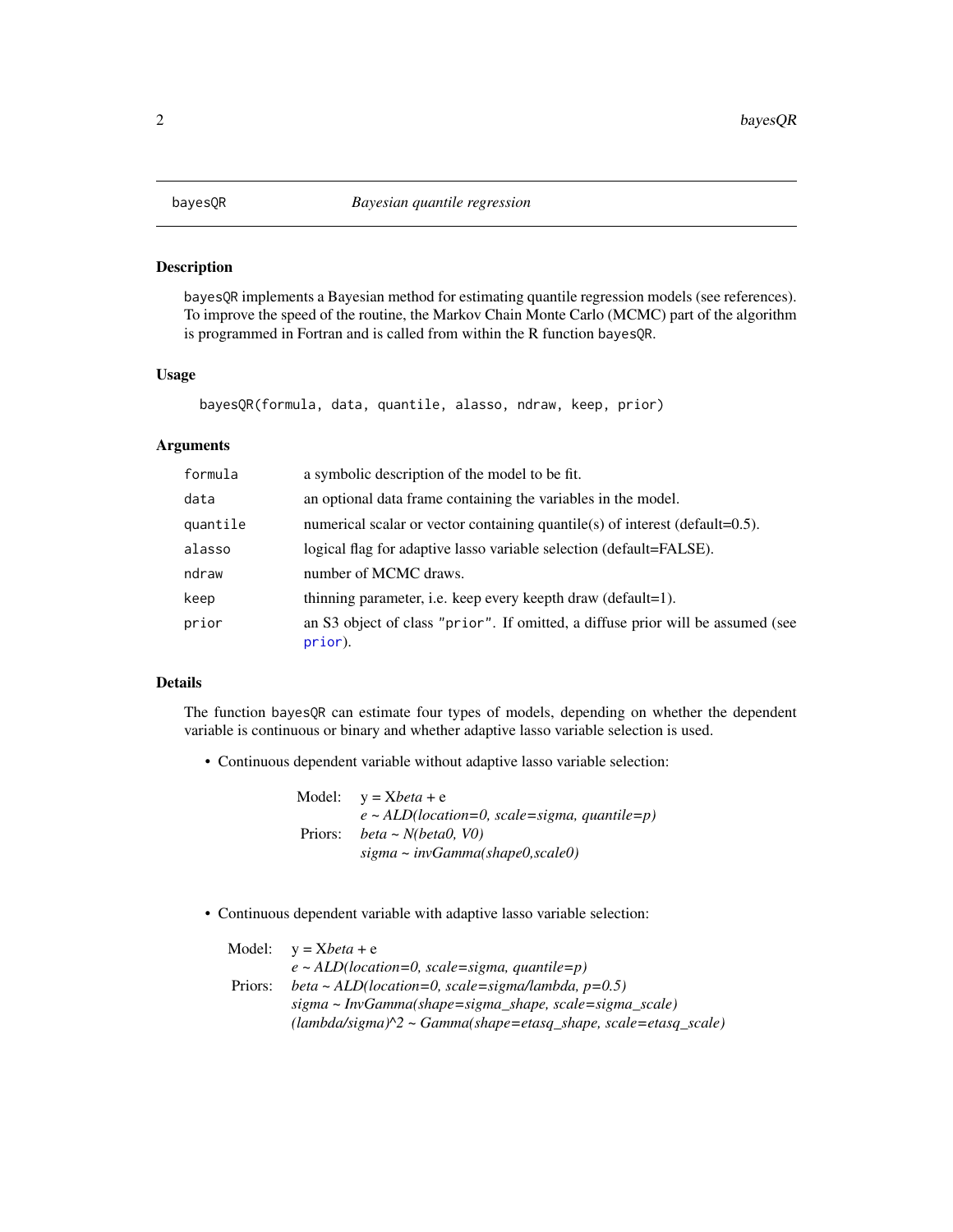#### $bayesQR$  3

• Binary dependent variable without adaptive lasso variable selection:

Model: y\* = X*beta* + e *e ~ ALD(location=0, scale=1, quantile=p) y = 1, if (y\* > 0); y = 0, otherwise* Priors: *beta ~ N(beta0, V0)*

• Binary dependent variable with adaptive lasso variable selection:

|         | Model: $v^* = Xbeta + e$                                           |
|---------|--------------------------------------------------------------------|
|         | $e \sim ALD(location=0, scale=1, quantile=p)$                      |
|         | $y = 1$ , if $(y^* > 0)$ ; $y = 0$ , otherwise                     |
| Priors: | beta ~ ALD(location=0, scale=1/lambda, $p=0.5$ )                   |
|         | $lambda^2$ ~ $Gamma(shape = lambda, shape, scale = lambda, scale)$ |

#### Value

An object of class bayesQR, basically a list of lists. For every estimated quantile a list is created containing the following elements:

| method    | a string containing the method that was used, i.e. indicating whether the de-<br>pendent variable was continuous or binary and whether adaptive lasso variable<br>selection was used. |
|-----------|---------------------------------------------------------------------------------------------------------------------------------------------------------------------------------------|
| quantile  | the quantile that was estimated.                                                                                                                                                      |
| names     | character vector containing the names of the independent variables in the model.                                                                                                      |
| betadraw  | ndraw/keep x $nvar(X)$ matrix of beta draws.                                                                                                                                          |
| sigmadraw | ndraw/keep vector of sigma draws (only in case of continuous dependent vari-<br>able).                                                                                                |

#### Author(s)

Dries F. Benoit, Rahim Al-Hamzawi, Keming Yu and Dirk Van den Poel

#### References

• Continuous dependent variable without adaptive lasso variable selection: Yu, K. and Moyeed, R. (2001). Bayesian quantile regression, *Statistics and Probability Letters*, 54, 437-447.

Also see:

Kozumi, H. and Kobayashi, G. (2011). Gibbs sampling methods for Bayesian quantile regression, *Journal of Statistical Computation and Simulation*, 81(11), 1565-1578.

• Continuous dependent variable with adaptive lasso variable selection: Alhamzawi, R., Yu, K. and Benoit, D.F. (2012). Bayesian adaptive LASSO quantile regression, *Statistical Modelling*, 12(3), 279-297.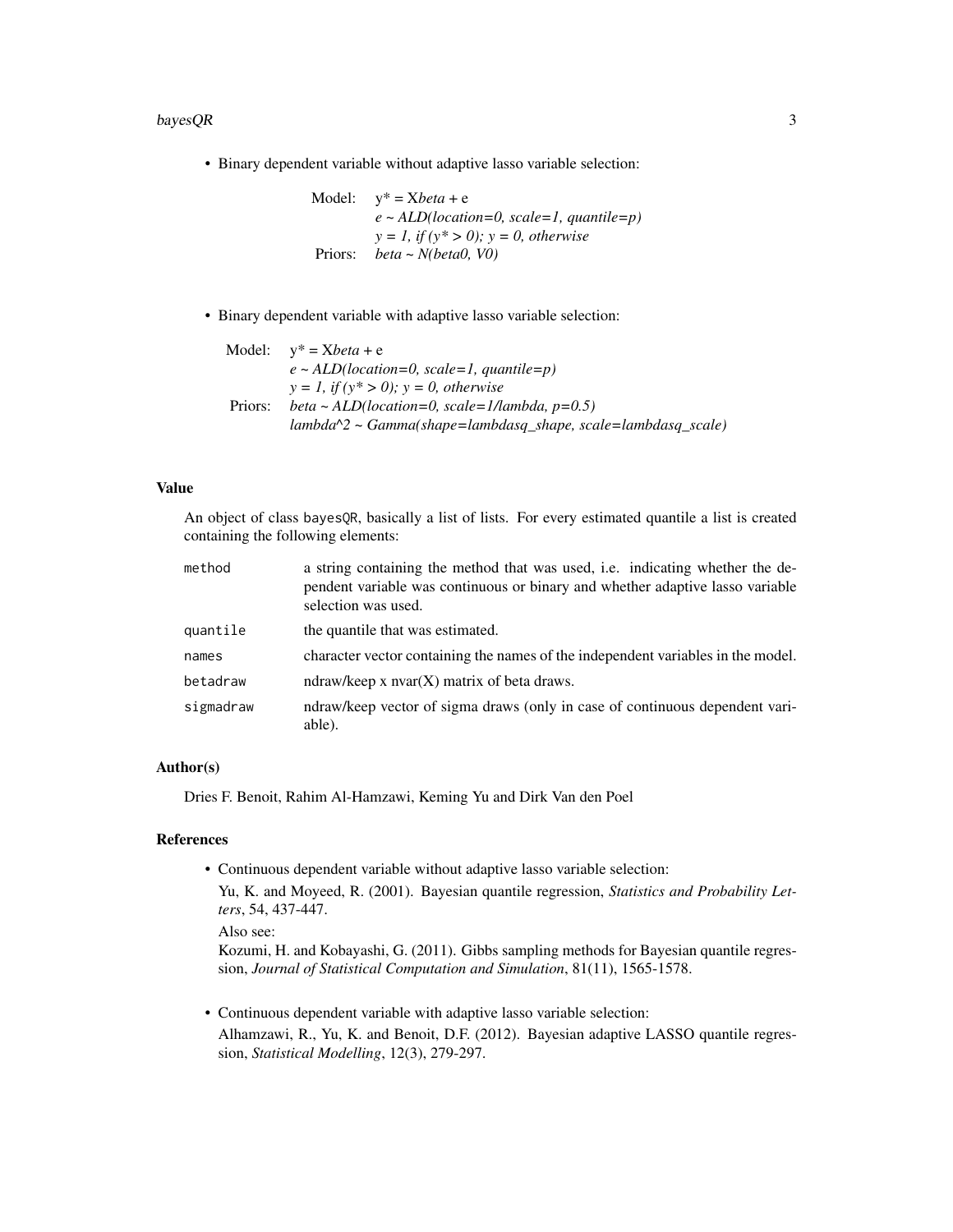<span id="page-3-0"></span>Also see:

Li, Q., Xi, R. and Lin, N. (2010). Bayesian Regularized Quantile Regression. *Bayesian Analysis*, 5, 1-24.

• Binary dependent variable without adaptive lasso variable selection:

Benoit, D.F. and Van den Poel, D. (2012). Binary quantile regression: A Bayesian approach based on the asymmetric Laplace distribution, *Journal of Applied Econometrics*, 27(7), 1174- 1188.

• Binary dependent variable with adaptive lasso variable selection:

Al-Hamzawi, R., Benoit, D.F. and Yu, K. (2012). Binary quantile regression with adaptive lasso: A Bayesian approach, working paper.

```
# Simulate data from heteroskedastic regression
set.seed(66)
n < -200X \leftarrow runif(n=n,min=0,max=10)X < - Xy \le -1 + 2 \times X + \text{norm}(n=n, \text{mean=0}, \text{sd=}.6 \times X)# Estimate series of quantile regressions with adaptive lasso
out <- bayesQR(y~X, quantile=c(.05,.25,.5,.75,.95), alasso=TRUE, ndraw=5000)
# Initiate plot
## Plot datapoints
plot(X, y, main="", cex=.6, xlab="X")
## Add quantile regression lines to the plot (exclude first 500 burn-in draws)
sum <- summary(out, burnin=500)
for (i in 1:length(sum)){
  abline(a=sum[[i]]$betadraw[1,1],b=sum[[i]]$betadraw[2,1],lty=i,col=i)
}
# Estimate and plot OLS model
outOLS = lm(y<sup>~</sup>x)abline(outOLS,lty=1,lwd=2,col=6)
# Add legend to plot
legend(x=0,y=max(y),legend=c(.05,.25,.50,.75,.95,"OLS"),lty=c(1,2,3,4,5,1),
       lwd=c(1,1,1,1,1,2),col=c(1:6),title="Quantile")
```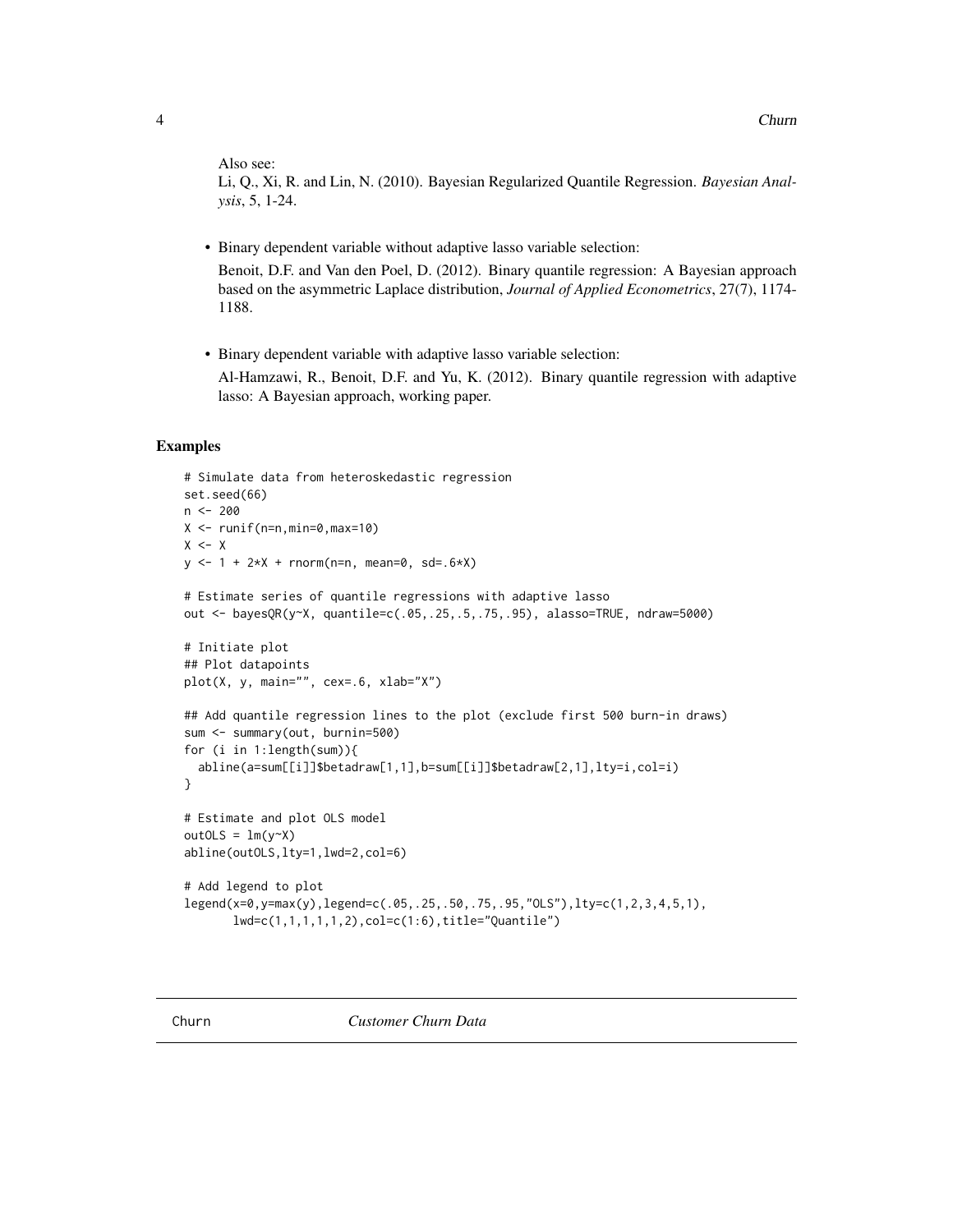#### <span id="page-4-0"></span>plot.bayesQR 5

#### Description

This dataset is a stratified random sample from all active customers (at the end of June 2006) of a European financial services company. The dependent variable in this dataset is the churn behavior of the customers in the period from July 1st until December 31th 2006. Here a churned customer is defined as someone who closed all his/her bank accounts with the company. Note that all predictor variables are standardized. This dataset is a small subset of the dataset used in Benoit and Van den Poel (2013). The dataset is structured as a dataframe with 400 observations and 5 variables.

#### Usage

```
data("Churn")
```
#### Format

The data frame has the following components:

- churn : churn (yes/no)
- gender : gender of the customer (male =  $1$ )
- Social\_Class\_Score : social class of the customer
- lor : length of relationship with the customer
- recency : number of days since last purchase

#### Source

Benoit, D.F. and Van den Poel, D. (2013). Quantile regression for database marketing: methods and applications. In: Coussement, K., De Bock, K.W. and Neslin, S.A. (eds.). *Advanced database marketing: Innovative methodologies and applications for managing customer relationships*. Gower Publishing: London (UK), (in press).

#### References

Benoit, D.F. and Van den Poel, D. (2013). Quantile regression for database marketing: methods and applications. In: Coussement, K., De Bock, K.W. and Neslin, S.A. (eds.). *Advanced database marketing: Innovative methodologies and applications for managing customer relationships*. Gower Publishing: London (UK), (in press).

plot.bayesQR *Produce quantile plots or traceplots with* plot.bayesQR

#### Description

plot.bayesQR is an S3 method that produces quantile plots, traceplots or posterior histograms based on the estimates obtained by the bayesQR function. For quantile plots, note that the more quantiles are estimated with bayesQR, the more detailed the quantile plot will be.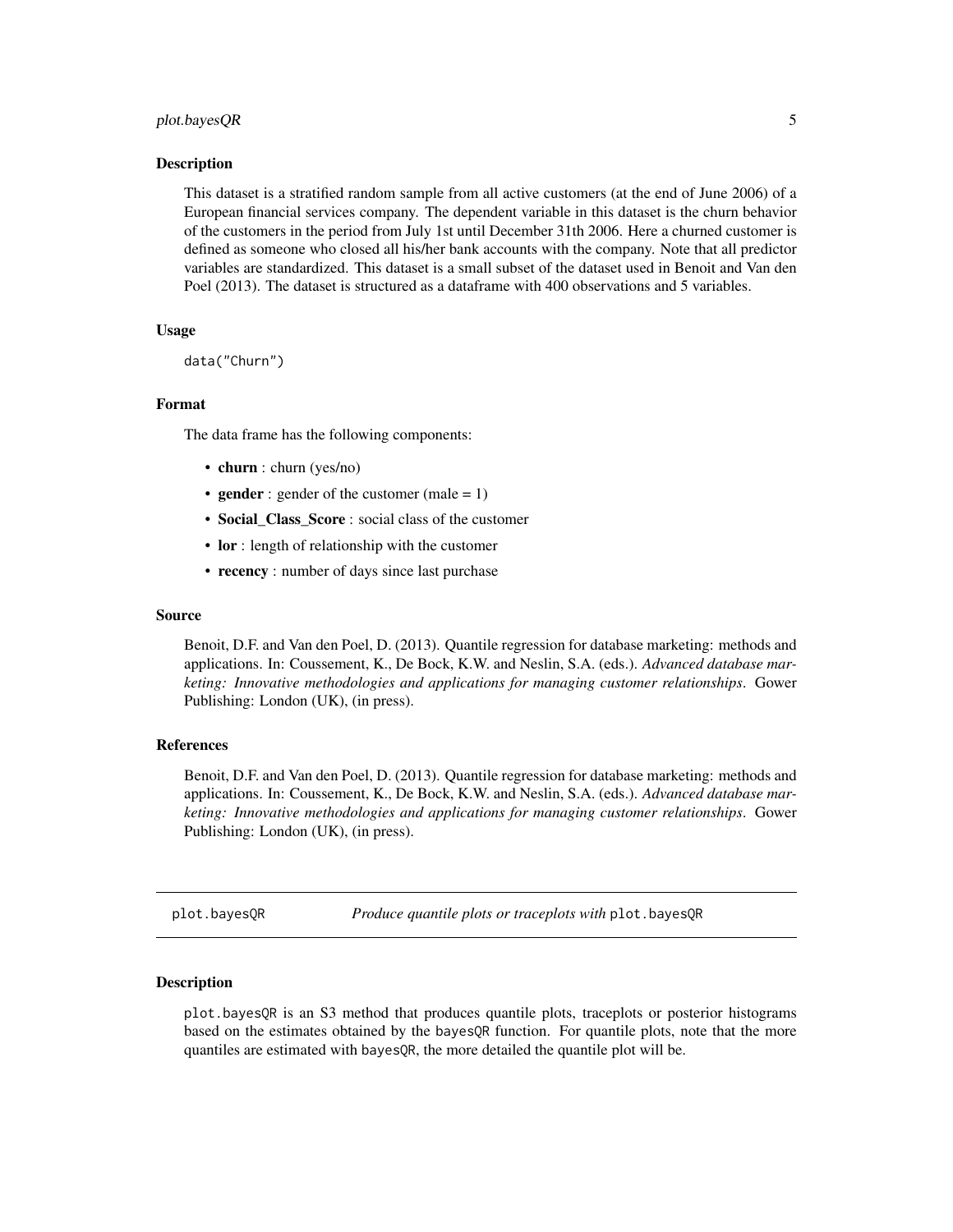#### Usage

```
## S3 method for class 'bayesQR'
plot(x, var=NULL, quantile=NULL, burnin=0, credint=c(0.025,0.975), plottype=NULL,
main=NULL, xlab=NULL, ylab=NULL, xlim=NULL, ylim=NULL, ...)
```
#### Arguments

| x        | an output object of the bayes QR function, i.e. an S3 object of class bayes QR.                           |
|----------|-----------------------------------------------------------------------------------------------------------|
| var      | vector containing the index or name of the variable(s) that has to be plotted<br>(default=all variables). |
| quantile | vector containing the quantile(s) that has to be plotted (default=all quantiles).                         |
| burnin   | the number of burnin draws that should be discared (default=0, meaning all<br>draws are included).        |
| credint  | the width of the credible interval (default= $c(0.025, 0.975)$ ).                                         |
| plottype | should be 'quantile', 'trace' or 'hist'.                                                                  |
| main     | Main title of the plot (default="").                                                                      |
| xlab     | Label of the x-axis; if omitted, the value chosen based on the input data.                                |
| ylab     | Label of the y-axis; if omitted, the value chosen based on the input data.                                |
| xlim     | Plot region of the x-axis; if omitted, the value chosen based on the input data.                          |
| ylim     | Plot region of the y-axis; if omitted, the value chosen based on the input data.                          |
| $\cdots$ | additional arguments that are passed to the generic plot function                                         |

#### Details

A quantile plot shows how the value of the regression parameter changes over a range of quantiles together with the associated credible interval. Note that the more quantiles are estimated, the more detailed the quantile plot will be. The minimum number of quantiles to plot is 2. A posterior histogram provides a graphical representation of the marginal posterior distribution of the regression parameters. A traceplot gives the evolution of the MCMC chain and can be used as graphical check of convergence. Note that more formal checks of convergence exist (see, for example, the coda package).

#### Value

A (series of) quantile plot(s) or a (series of) traceplot(s).

#### Author(s)

Dries F. Benoit

```
# Simulate data from heteroskedastic regression
set.seed(66)
n < -200X \leftarrow runif(n=n,min=0,max=10)
```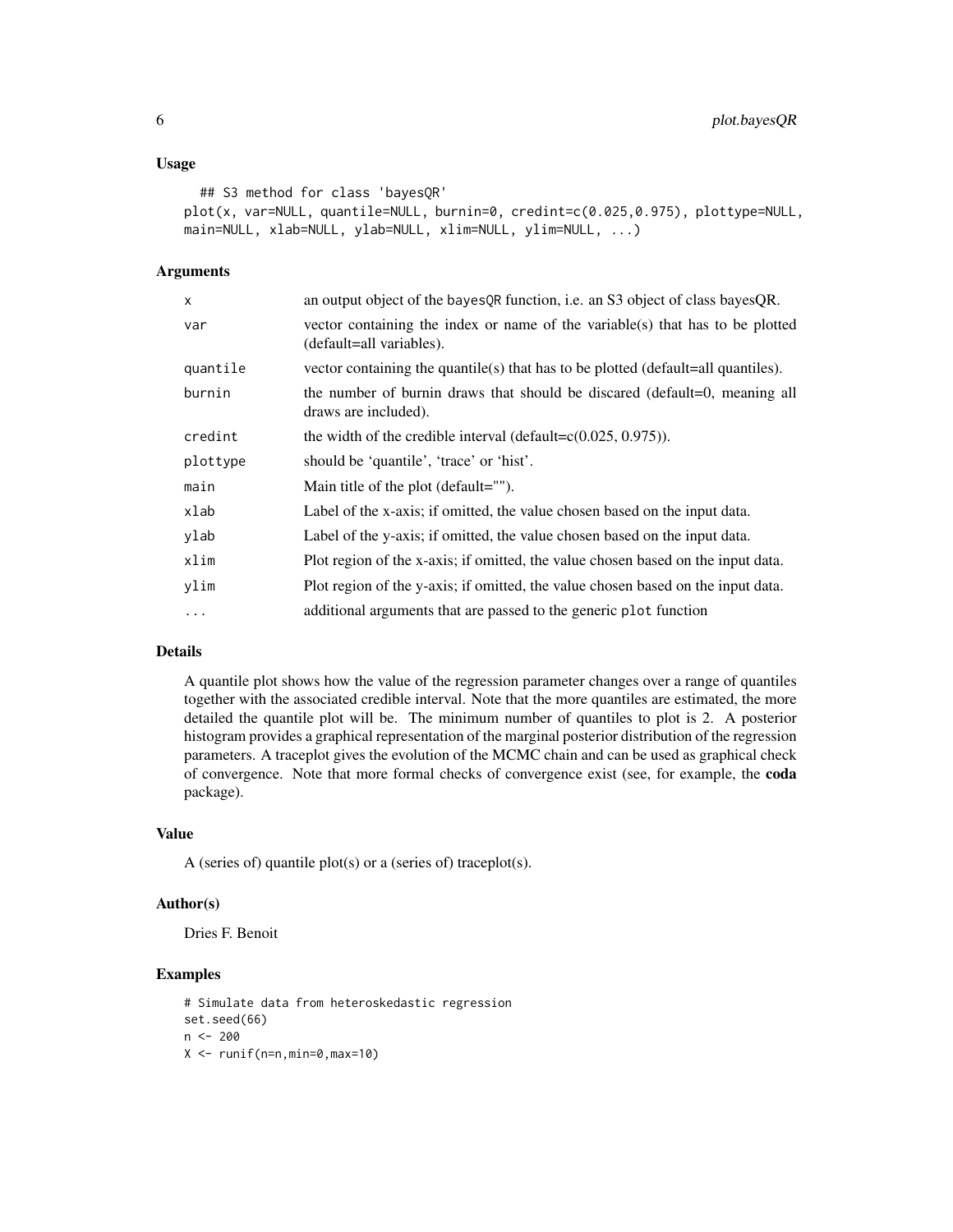#### <span id="page-6-0"></span>predict.bayesQR 7

```
X \leftarrow Xy \le -1 + 2 \times X + \text{norm}(n=n, \text{mean}=0, \text{sd}=0.6 \times X)# Analyze 5 quantiles using default prior
out <- bayesQR(y ~ X, quantile=c(.05,.25,.5,.75,.95), ndraw=5000)
# Check traceplot of first variable of .75 quantile regression
plot(out, var=1, quantile=.75, plottype="trace")
# Check posterior histogram of first variable of .5 quantile regression
plot(out, var=1, quantile=.5, plottype="hist")
# Create default quantile plot of first variable
plot(out, var=1, plottype="quantile")
# Create quantile plot of second variable with 90% credible interval
plot(out, var="X", credint=c(.05, .95), plottype="quantile", main="This is an example")
```
predict.bayesQR *Calculate predicted probabilities for binary quantile regression*

#### Description

predict.bayesQR is an S3 method that calculates predicted probabilities for binary quantile regression, both with or without adaptive lasso.

#### Usage

## S3 method for class 'bayesQR' predict(object, X, burnin=0, ...)

#### Arguments

| object   | an output object of the bayes QR function, S3 class bayes QR, with binary depen-<br>dent variable, with or without adaptive lasso. At leas 9 estimated quantiles are<br>required. |
|----------|-----------------------------------------------------------------------------------------------------------------------------------------------------------------------------------|
| X        | matrix of predictors (should be of the same type as the variables used to estimate<br>the model).                                                                                 |
| burnin   | the number of burnin draws that should be discared (default=0, meaning all<br>draws are included).                                                                                |
| $\cdots$ | additional parameters passed to the generic predict function.                                                                                                                     |

#### Details

predict.bayesQR is an S3 method that calculates the predicted probabilities based on a matrix of predictors *X* and an object containing the parameter estimates of a sequence of binary quantile regressions. The rationale behind the approach is described in Kordas (2006) and applied in Migueis, V.L., Benoit, D.F. and Van den Poel, D. (2012). Note that the more quantiles are estimated, the more fine-grained the predicted probabilities will be.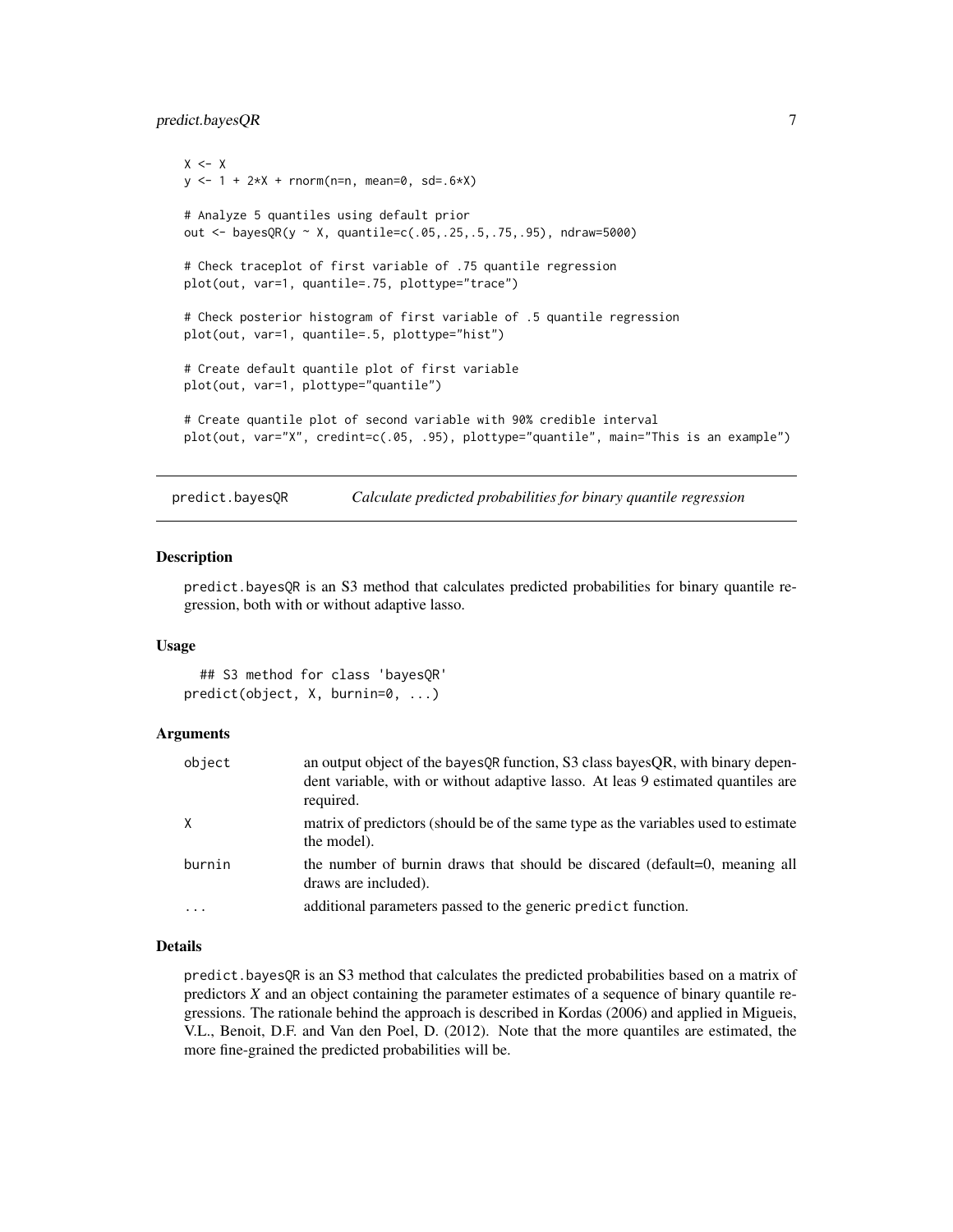#### Value

A vector containing the predicted probabilities.

#### Author(s)

Dries F. Benoit

#### References

Kordas, G. (2006). Binary regression quantiles, *Journal of Applied Econometrics*, 21(3), 387-407.

Migueis, V.L., Benoit, D.F. and Van den Poel, D. (2012). Enhanced decision support in credit scoring using Bayesian binary quantile regression, *Journal of the Operational Research Society*, (*in press*).

```
# Simulate data from binary regression model
set.seed(1234)
n < -200X <- matrix(runif(n=n*2, min=-5, max=5),ncol=2)
ystar <- cbind(1,X)%*% c(1,1.5,-.5) + rnorm(n=n, mean=0, sd=abs(2*X[,1]))
y <- as.numeric(ystar>0)
## Estimate a sequence of binary quantile regression models
out <- bayesQR(y ~ X, quantile=seq(.1,.9,.1), ndraw=4000)
# Calculate predicted probabilities
pred <- predict(object=out, X=cbind(1,X), burnin=2000)
# Make histogram of predicted probabilities
hist(pred,breaks=10)
# Calculate Percentage Correclty Classified (PCC)
mean(y==as.numeric(pred>.5))
# Compare with logit model
mylogit <- glm(y ~ X, family=binomial(logit))
# Make histogram of predicted probabilities
hist(mylogit$fit,breaks=10)
# Calculate Percentage Correclty Classified (PCC)
mean(y==as.numeric(mylogit$fit>.5))
```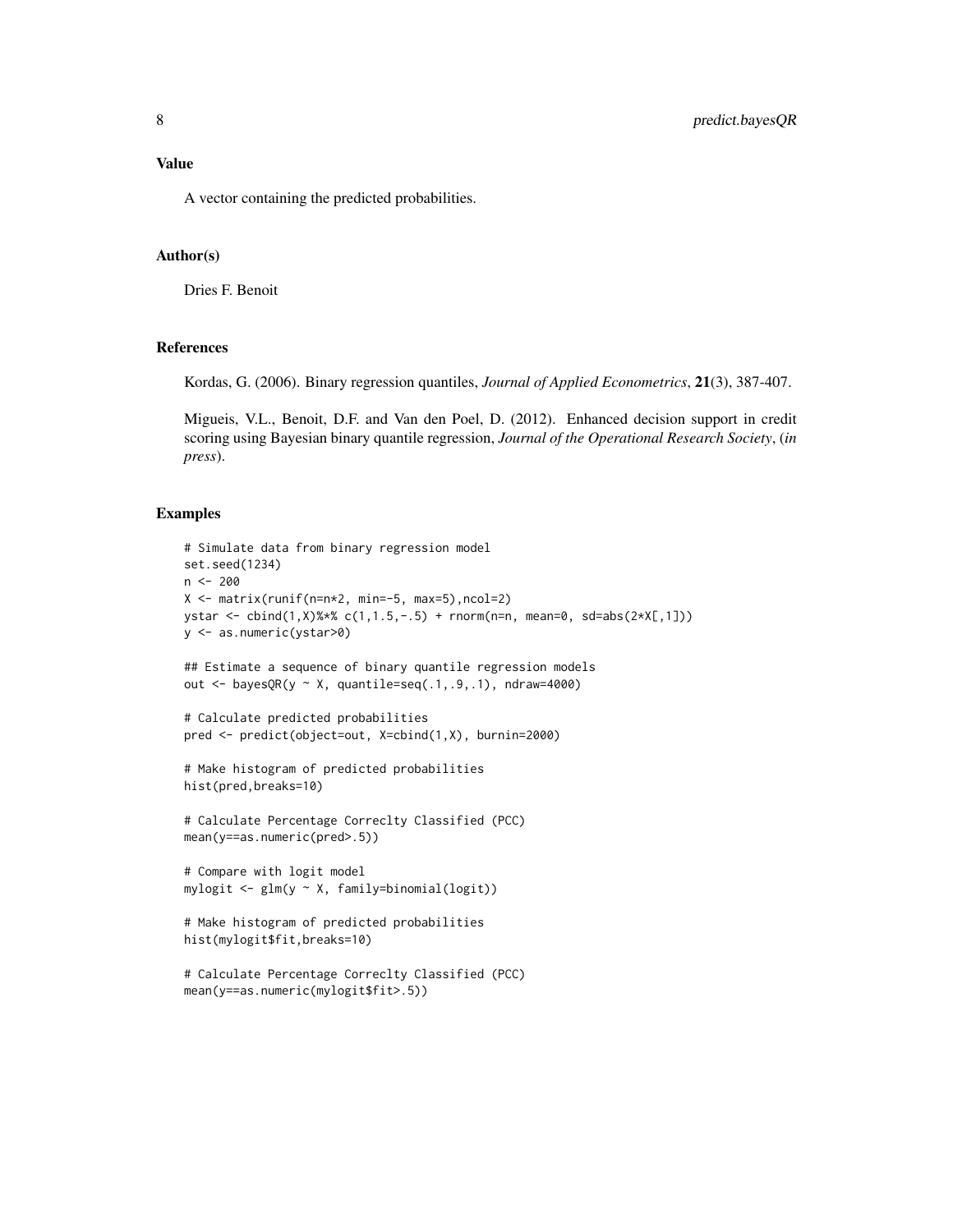<span id="page-8-0"></span>print.bayesQR.summary *Prints the contents of* bayesQR.summary *object to the console*

#### Description

print.bayesQR.summary is an S3 method that prints the content of an S3 object of class bayesQR.summary to the console.

#### Usage

```
## S3 method for class 'bayesQR.summary'
print(x, digits=3, ...)
```
#### Arguments

| x       | an output object of the summary bayes OR function, i.e. an S3 object of class<br>bayes OR. summary. |
|---------|-----------------------------------------------------------------------------------------------------|
| digits  | the number of printed digits of the estimates (default=3).                                          |
| $\cdot$ | additional arguments that are passed to the generic print function                                  |

#### Value

Formatted output of a bayesQR.summary object.

#### Author(s)

Dries F. Benoit

```
# Simulate data from heteroskedastic regression
set.seed(666)
n <- 200
X \leftarrow runif(n=n,min=0,max=10)y \le -1 + 2 \times X + \text{norm}(n=n, \text{mean=0, sd=}.6 \times X)# Analyze 0.5 quantile using default prior and adaptive lasso
out <- bayesQR(y ~ X, alasso=TRUE, ndraw=5000)
# Return Bayes estimates and credible intervals
sum <- summary(out, burnin=1000)
# Print the bayesQR.summary object
sum
```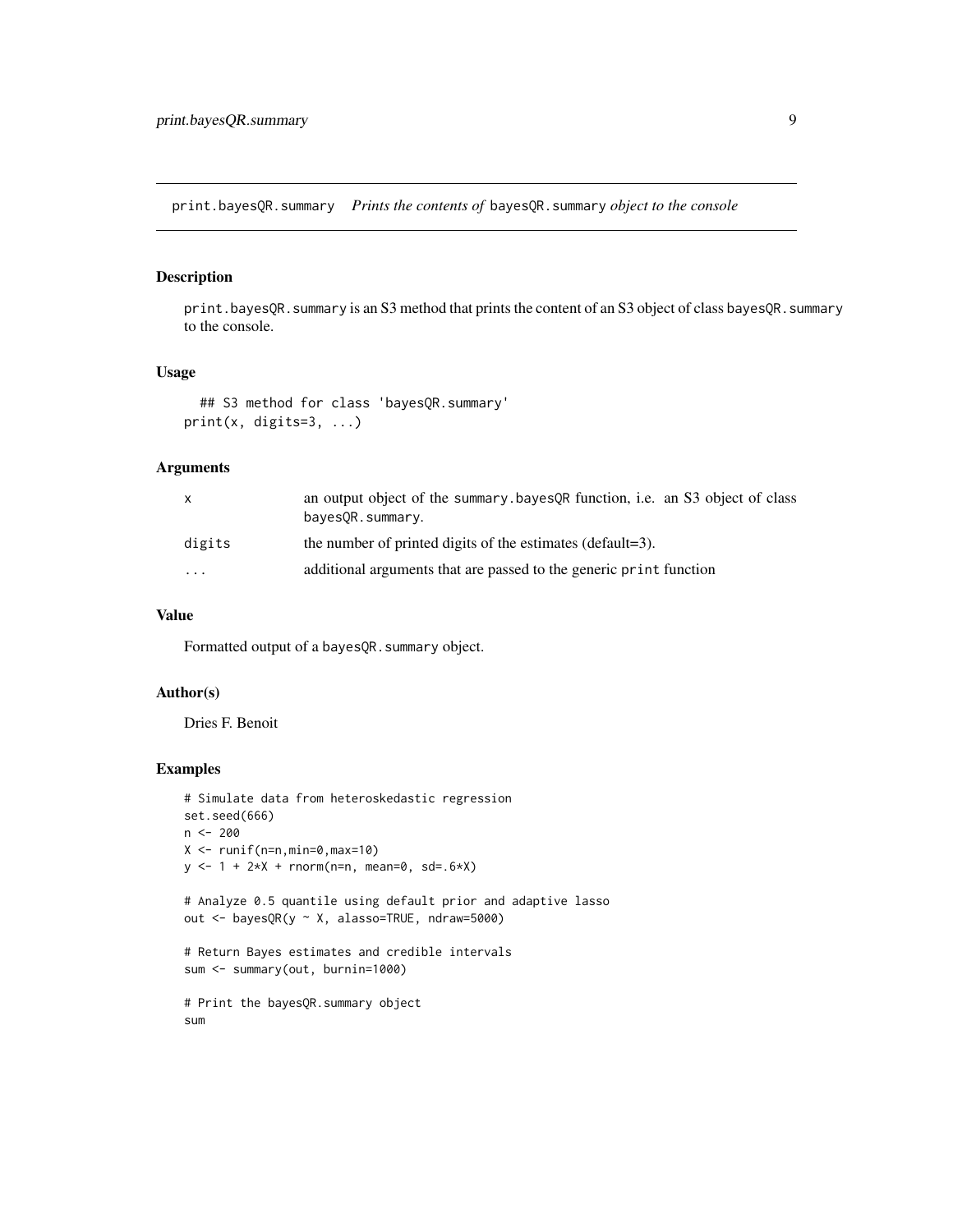#### <span id="page-9-1"></span><span id="page-9-0"></span>Description

prior creates an S3 object of class bayesQR.prior that contains all necessary prior information to estimate a Bayesian quantile regression model.

#### Usage

```
prior(formula, data, alasso, ...)
```
#### Arguments

| formula | a symbolic description of the model to be fit.                                                                                                  |
|---------|-------------------------------------------------------------------------------------------------------------------------------------------------|
| data    | an optional data frame containing the variables in the model.                                                                                   |
| alasso  | logical flag for adaptive lasso variable selection (default=FALSE).                                                                             |
| .       | the prior parameters that are dependent on the method that is used. If omitted, a<br>standard diffuse prior will be used (see details section). |

#### Details

The function prior builds the prior for four types of models, depending on whether the dependent variable is continuous or binary and whether adaptive lasso variable selection is used. Every nonspecified prior parameter will get the default value.

Continuous dependent variable without adaptive lasso variable selection:

- beta $0:$  nvar $(X)$  x 1 vector of prior means (default: 0)
- V0 : nvar(X) x nvar(X) prior covariance matrix (default:  $100^*$ diag(ncol(X)))
- shape0 : shape parameter for inverse Gamma prior for sigma (default: 0.01)
- scale0 : scale parameter for inverse Gamma prior for sigma (default: 0.01)

Continuous dependent variable with adaptive lasso variable selection:

- sigma\_shape : shape parameter for the inverse gamma prior on sigma (default: 0.01)
- sigma scale : scale parameter for the inverse gamma prior on sigma (default: 0.01)
- etasq\_shape : shape parameter for the gamma prior on etasq (default: 0.01)
- etasq\_scale : scale parameter for the gamma prior on etasq (default: 0.01)

Binary dependent variable without adaptive lasso variable selection:

- beta $0:$  nvar $(X)$  x 1 vector of prior means (default: 0)
- V0 : nvar(X) x nvar(X) prior covariance matrix (default:  $100^*$ diag(ncol(X)))

Binary dependent variable with adaptive lasso variable selection:

- lambdasq\_shape : shape parameter for the gamma prior on lambdasq (default: 0.01)
- lambdasq\_scale : scale parameter for the gamma prior on lambdasq (default: 0.01)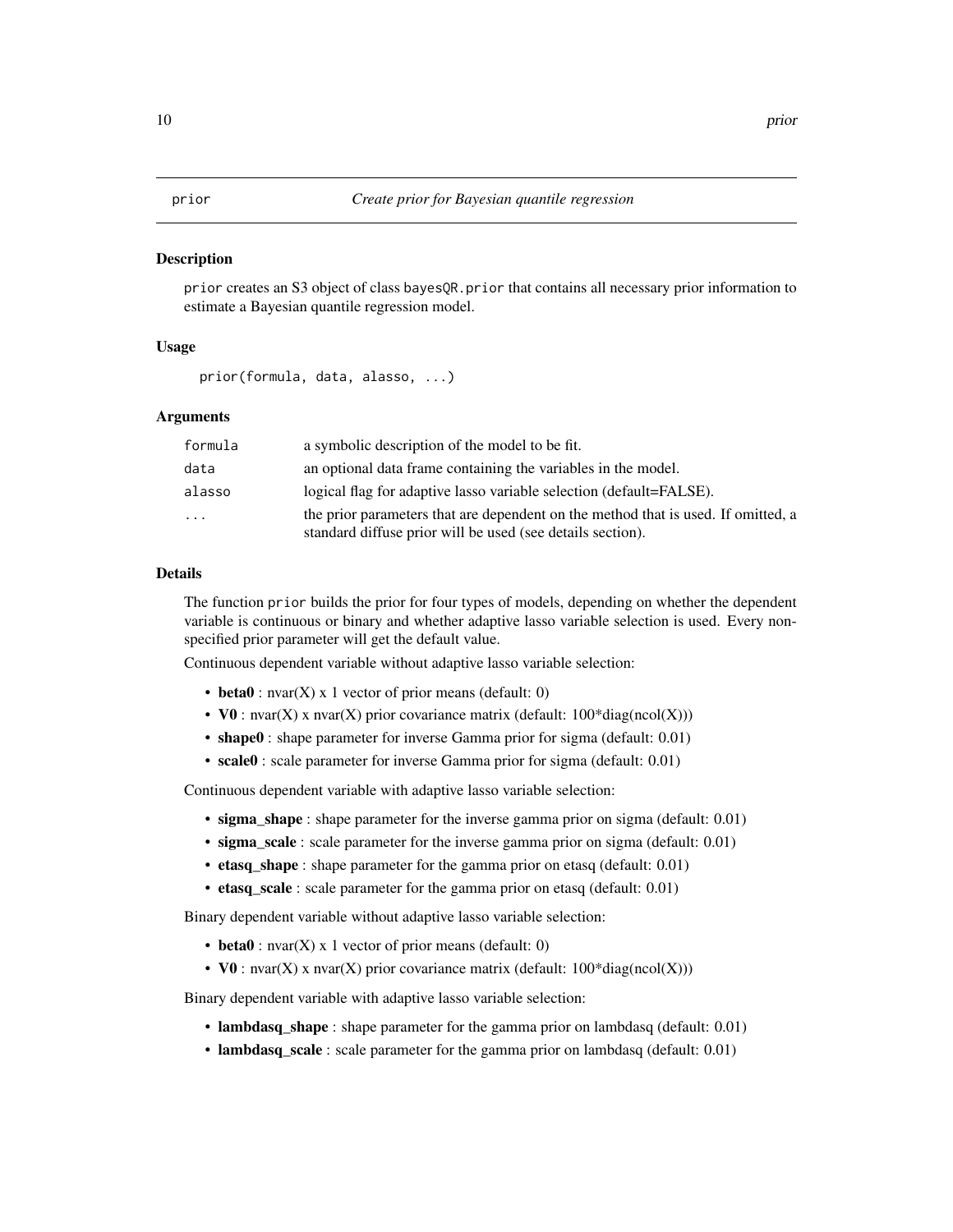#### <span id="page-10-0"></span>Prostate 11

### Value

An object of class bayesQR, basically a list containing the following elements:

| method  | a string containing the method that was used, i.e. indicating whether the de-<br>pendent variable was continuous or binary and whether adaptive lasso variable<br>selection was used. |
|---------|---------------------------------------------------------------------------------------------------------------------------------------------------------------------------------------|
| $\cdot$ | the prior parameters that are dependent on the method that is used (see details)<br>section).                                                                                         |

#### Author(s)

Dries F. Benoit

#### Examples

```
# Load the Prostate cancer dataset
data(Prostate)
# Create informative prior object
prior <- prior(lpsa~., data=Prostate, beta0=rep(5,9), V0=diag(9))
# Investigate structure of bayesQR.prior object
str(prior)
# Estimate the model parameters with informative prior
out <- bayesQR(lpsa~., data=Prostate, prior=prior, ndraw=5000)
# Print results
summary(out)
```

```
Prostate Prostate Cancer Data
```
### Description

These data come from a study that examined the correlation between the level of prostate specific antigen and a number of clinical measures in men who were about to receive a radical prostatectomy. It is a data frame with 97 rows and 9 columns.

#### Usage

data("Prostate")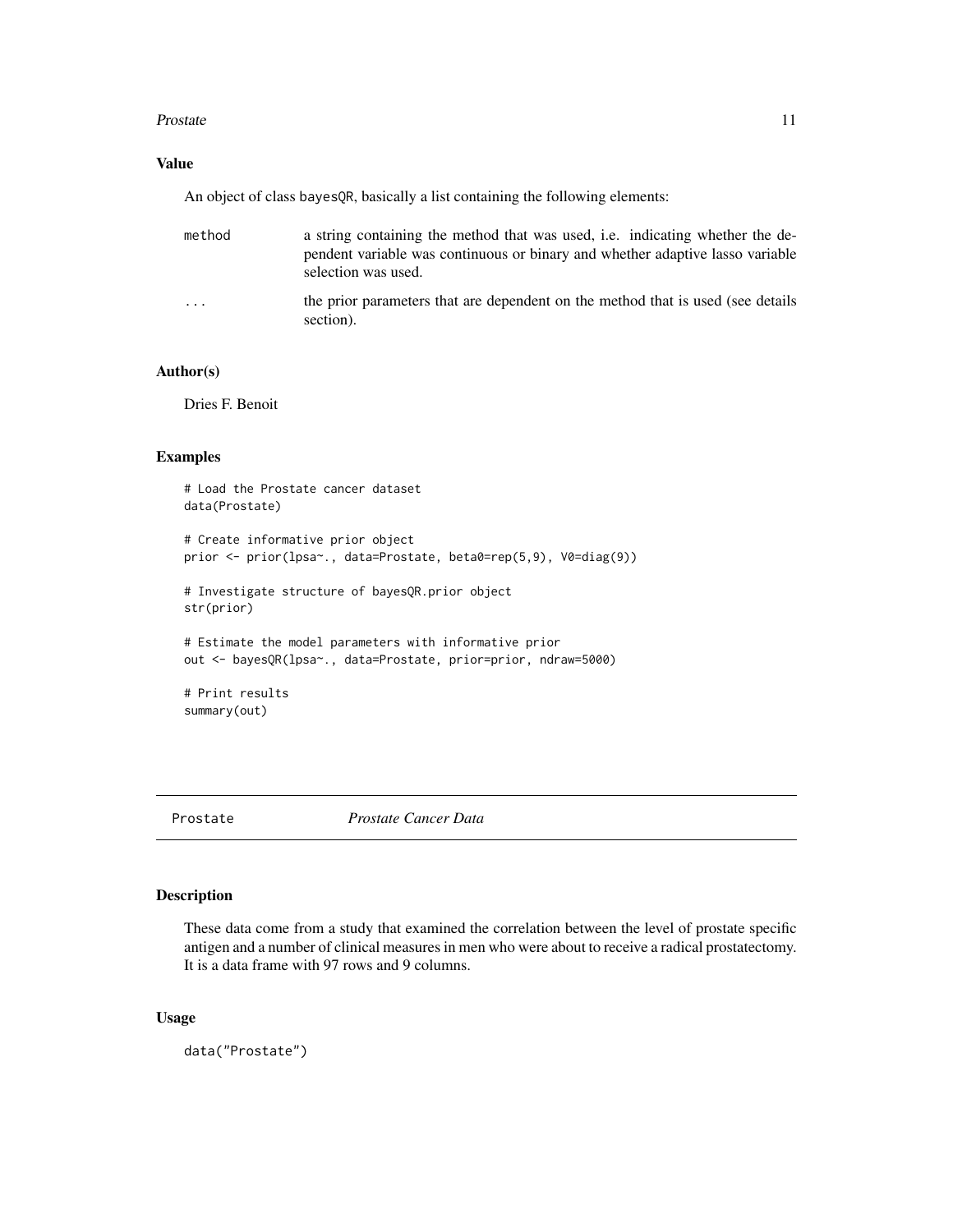The data frame has the following components:

- **lcavol** : log(cancer volume)
- **lweight** : log(prostate weight)
- age : age
- **lbph** : log(benign prostatic hyperplasia amount)
- svi : seminal vesicle invasion
- lcp : log(capsular penetration)
- gleason : Gleason score
- **pgg45** : percentage Gleason scores 4 or 5
- lpsa : log(prostate specific antigen)

#### Source

Stamey, T.A., Kabalin, J.N., McNeal, J.E., Johnstone, I.M., Freiha, F., Redwine, E.A. and Yang, N. (1989). Prostate specific antigen in the diagnosis and treatment of adenocarcinoma of the prostate: II. radical prostatectomy treated patients, *Journal of Urology* 141(5), 1076–1083.

#### References

Stamey, T.A., Kabalin, J.N., McNeal, J.E., Johnstone, I.M., Freiha, F., Redwine, E.A. and Yang, N. (1989). Prostate specific antigen in the diagnosis and treatment of adenocarcinoma of the prostate: II. radical prostatectomy treated patients, *Journal of Urology*, 141(5), 1076–1083.

This dataset also appears in the R-package: *lasso2*. Lokhorst, J., Venables, B. and Turlach, B. (2011). lasso2: L1 contstrained estimation aka 'lasso', published on R CRAN website: *http://cran.r-project.org/web/packages/lasso2/index.html*.

summary.bayesQR *Summarize the output of the* bayesQR *function*

#### Description

summary.bayesQR is an S3 method that summarizes the output of the bayesQR function in an object of class bayesQR.summary. For every estimated beta and sigma, this object contains the Bayes estimate and the posterior credible interval is calculated. The object also contains other relevant information about the estimation procedure, such as the quantile, the variable names, etc.

#### Usage

```
## S3 method for class 'bayesQR'
summary(object, burnin=0, credint=c(.025,.975), quantile=NULL, ...)
```
<span id="page-11-0"></span>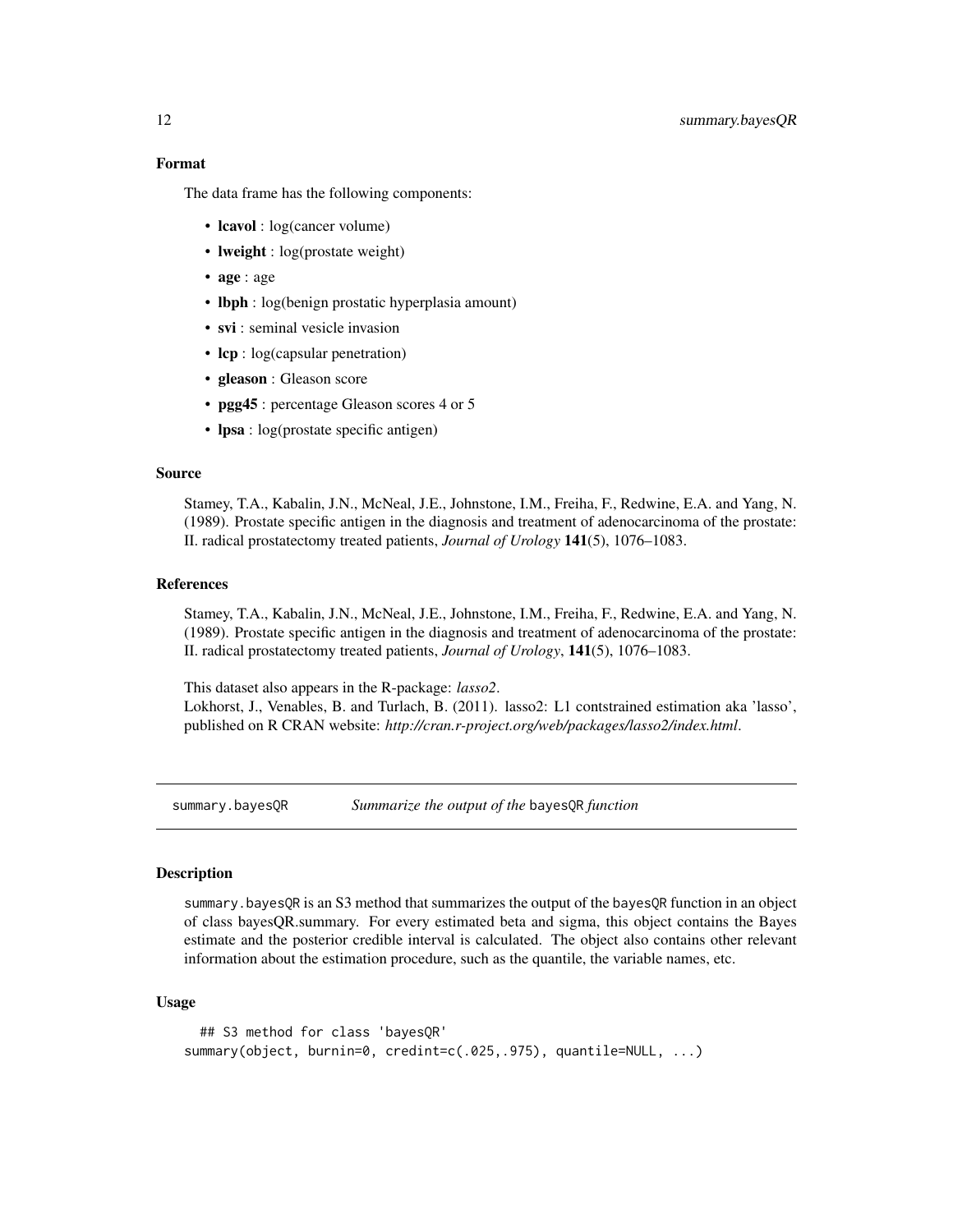### Arguments

| object    | an output object of the bayes QR function, i.e. an S3 object of class bayes QR.                                        |
|-----------|------------------------------------------------------------------------------------------------------------------------|
| burnin    | the number of burnin draws that should be discarded (default=0, meaning all<br>draws are included).                    |
| credint   | the width of the credible interval (default= $c(0.025, 0.975)$ ).                                                      |
| quantile  | the quantile(s) of the quantile regressions that have to be summarized (default:<br>all estimated quantiles in ORobi). |
| $\ddotsc$ | additional arguments passed to the generic summary function.                                                           |

#### Value

An object of class bayesQR. summary, basically a list including elements:

| method    | a string containing the method that was used, i.e. indicating whether the de-<br>pendent variable was continuous or binary and whether adaptive lasso variable<br>selection was used. |
|-----------|---------------------------------------------------------------------------------------------------------------------------------------------------------------------------------------|
| quantile  | the quantile that was estimated.                                                                                                                                                      |
| names     | character vector containing the names of the independent variables in the model.                                                                                                      |
| burnin    | the number of burnin draws that were discarded.                                                                                                                                       |
| retained  | the number of draws that were retained and used to calculate the summary statis-<br>tics.                                                                                             |
| credint   | the width of the credible interval.                                                                                                                                                   |
| betadraw  | the Bayes estimate and credible interval of the beta draws.                                                                                                                           |
| sigmadraw | the Bayes estimate and credible interval of the sigma draws.                                                                                                                          |

#### Author(s)

Dries F. Benoit

```
# Load the Prostate cancer dataset
data(Churn)
```

```
# Estimate the model parameters with default prior
out <- bayesQR(churn~gender+recency, data=Churn, ndraw=5000)
```

```
# Return Bayes estimates and credible intervals
sum <- summary(out, burnin=1000)
```

```
# Inspect structure of bayesQR.summary object
str(sum)
```

```
# Print bayesQR.summary object
sum
```